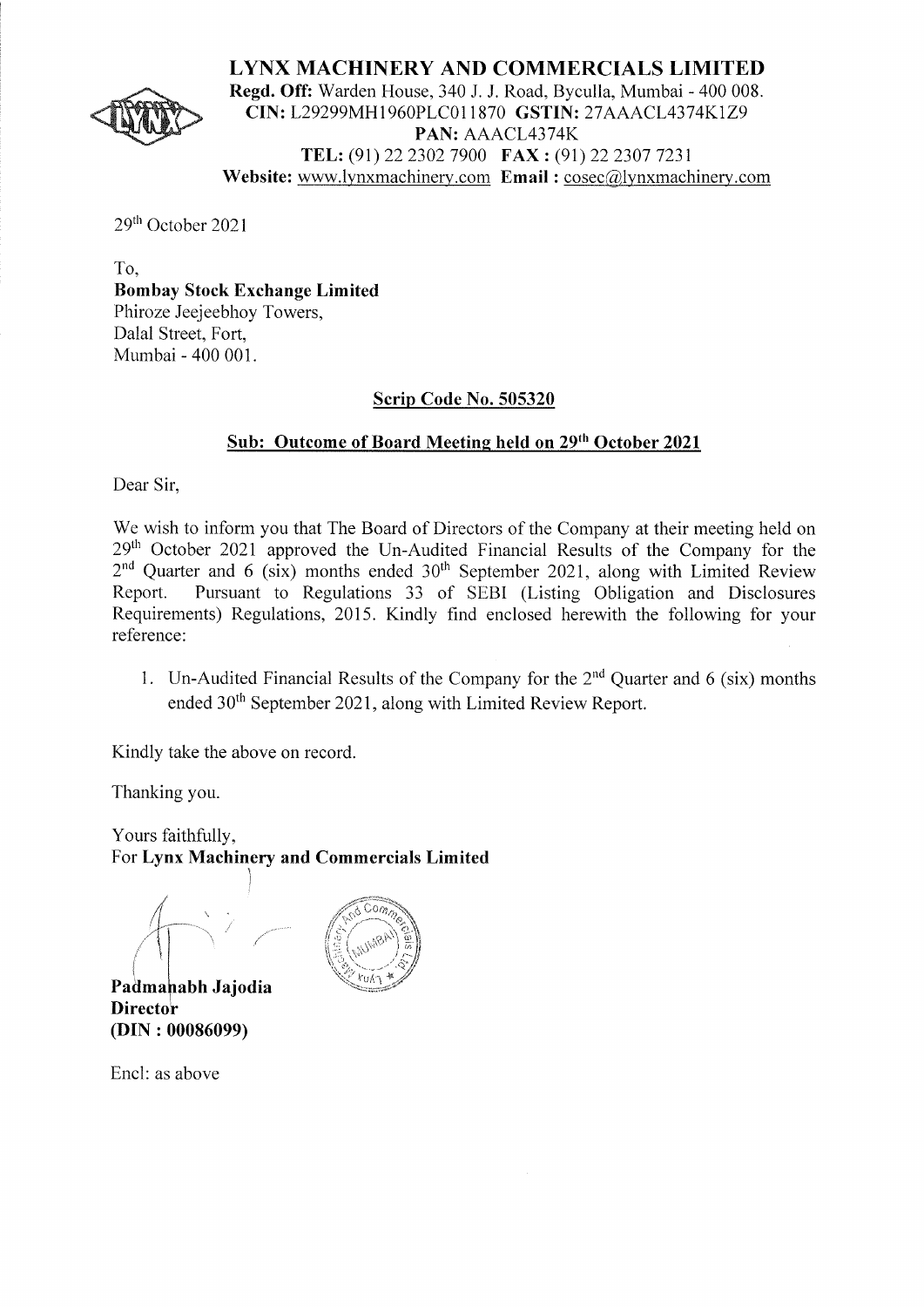Arvind Patwari *(Chartered Accountant)* 

A. Patwari & Co *70, Diamond Harbour Road,*  Kolkata - 700 023 Mobile: 9830605793 Email: patwariaryind@hotmaii.com

## **Independent Auditor's Report on Limited Review of the Unaudited Financial Results of the Company for the Quarter ended 30<sup>th</sup> September, 2021**

To the Board of Directors **Lynx Machinery And Commercials Limited**  340, J. J. Road, Byculla, Mumbai - 400 008

We have reviewed the accompanying statement of Unaudited Standalone financial results of **Lynx Machinery And Commercials Limited** ('the Company") for the quarter ended September 30, 2021 ("the statement"), being submitted by the Company pursuant to the requirement of regulation 33 of the SEBI (Listing Obligation and Disclosure Requirements) Regulations, 2015 read with Circular No. CIR/CFD/FAD/62/2016 dated July 5, 2016. The statement, which is the responsibility of the Company's Management and approved by the Board of Directors, has been prepared on the basis of the related interim financial information in accordance with the reorganisation and measurement principles laid down in Indian Accounting Standard 34 "Interim Financial Reporting" ("IND AS 34"), prescribed under Section 133 of the Companies Act, 2013 read with relevant rules issued threunder and other accounting principles generally accepted in India. Our responsibility is to issue a report on the statement based on our review.

We have conducted our review of the statement in accordance with the Standard on Review Engagement (ARE) 2410 "Review of Interim Financial Performed by the Independent Auditor of the Entity", issued by the Institute of Chartered Accountants of India. This Standard required that we plan and perform the review to obtain moderate assurance as to whether the statement is free of material misstatements. A review is limited primarily to inquiries of Company personnel and analytical procedures applied to financial data and thus provides less assurance than an audit. We have not performed an audit and accordingly, we do not express an audit opinion.

Based on our review conducted as above, nothing has come to our attention that causes us to believe that the accompanying Statement of Unaudited Standalone financial results prepared in accordance with the applicable accounting standards and other recognised accounting practices and policies has not disclosed the information required to be disclosed in terms of regulation 33 of the SEBI (Listing Obligations and Disclosure Requirements) regulations, 2015 including the manner in which it is be disclosed, or that it contains any material misstatement.

Place: Kolkata Dated: 29.10.2021 UDIN: 210**6** 5505 AAAAF09020

Chartered Accountant<br>F.R.N:325300E  $\beta$ abwey Arvind Patwari Propriction M. No. 065505

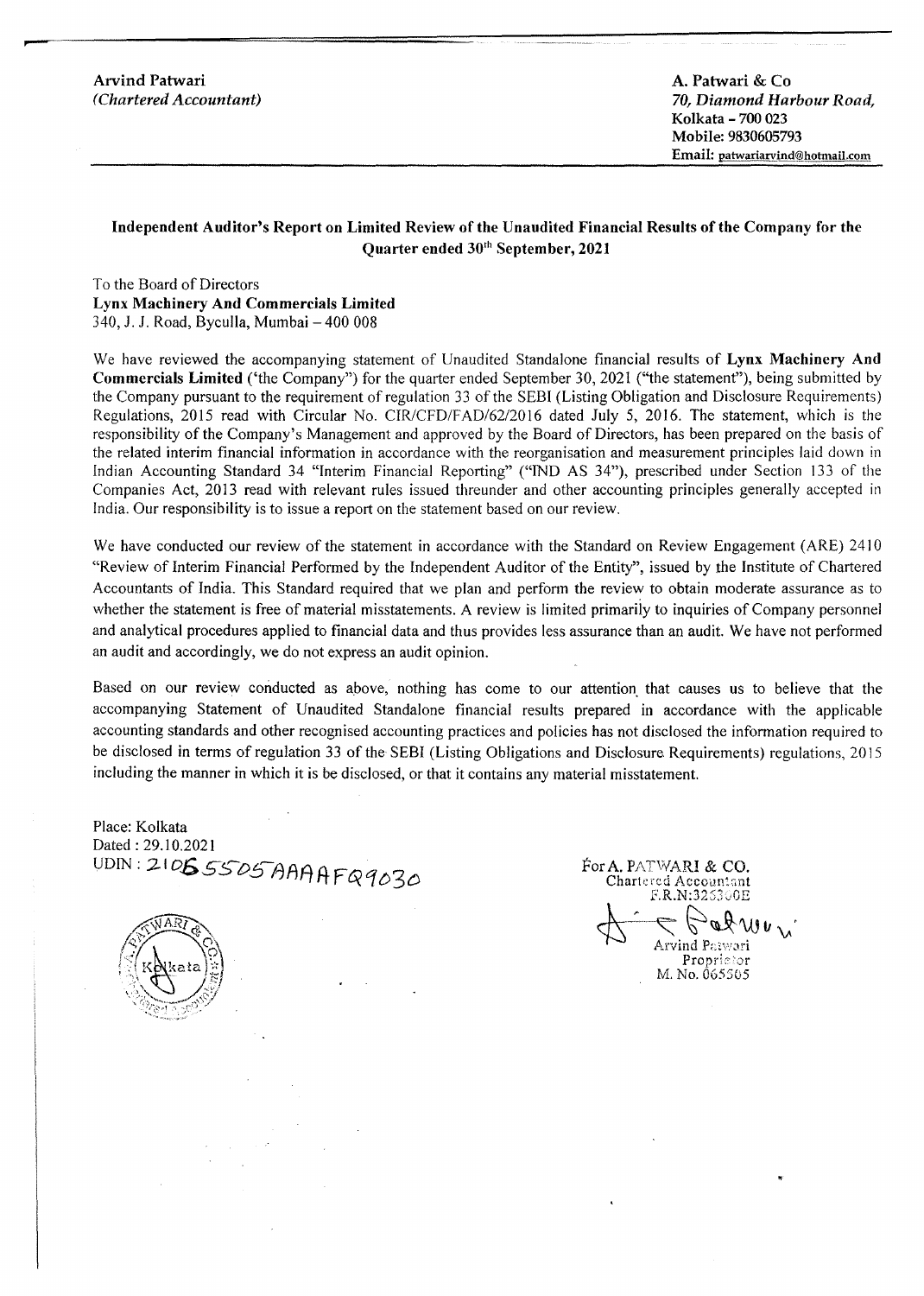## LYNX MACHINERY AND COMMERCIALS LIMITED REGO OFFICE : WARDEN HOUSE, 340 J.J.ROAO BYCULLA, MUMBAi - 400 008 CIN: l29299MH1960PLC011870 TEL: (91) (22) 2302 7900 FAX (91) (22) 2307 7231 Website: www.iynxmachinery.com, Email: cosec@lynxmachinery.com CO. CODE : 505320

Amount in Rupees

| Statement of Standlone Audited Assets and Liabilities          | As at 30th<br>September, 2021<br>(UN-Audited) | As at 31st March,<br>2021 (Audited) |
|----------------------------------------------------------------|-----------------------------------------------|-------------------------------------|
| <b>A ASSETS</b>                                                |                                               |                                     |
| 1 Non-Current Assets                                           |                                               |                                     |
| (a) Fixed Assets                                               |                                               |                                     |
| - Tangible assets                                              | 737,110                                       | 788,768                             |
| (b) Non-current investments                                    | 10,397,889                                    | 10,397,889                          |
| (c) Long Term Loans And Advances                               | 1,156,664                                     | 1,201,249                           |
| Sub-total - Non-current Assets                                 | 12,291,663                                    | 12,387,906                          |
| 2 Current Assets                                               |                                               |                                     |
| (a) Inventories                                                |                                               |                                     |
| (b) Trade Receivables                                          | 2,445,169                                     | 2,445,169                           |
| (c) Cash and Cash Equivalents                                  | 529,393                                       | 454,436                             |
| (d) Short Term Loans and Advances                              | 6,900,000                                     | 314,219                             |
| (e) Other Current Assets                                       | 1,865,303                                     | 1,182,420                           |
| Sub-total - Current Assets                                     | 11,739,865                                    | 4,396,244                           |
|                                                                |                                               |                                     |
| <b>TOTAL ASSETS</b>                                            | 24,031,528                                    | 16,784,150                          |
| <b>B EQUITY AND LIABILITIES</b>                                |                                               |                                     |
| 1 Shareholder's Funds                                          |                                               |                                     |
| (a) Share Capital                                              | 6,000,000                                     | 6,000,000                           |
| (b) Reserves and Surplus                                       | (6,945,926)                                   | (4,705,764)                         |
| Sub-total - Shareholder's funds                                | (945, 926)                                    | 1,294,236                           |
|                                                                |                                               |                                     |
| 2 Non- Current Liabilities                                     |                                               |                                     |
| (a) Long Term Borrowings<br>(b) Deferred Tax Liabilities (Net) | 14,609,454                                    | 5,290,126                           |
| Sub-total - Non-current liabilities                            |                                               |                                     |
|                                                                | 14,609,454                                    | 5,290,126                           |
| 3 Current Liabilities                                          |                                               |                                     |
| (a) Trade Payables                                             | 706,427                                       | 507,752                             |
| (b) Other Current Liabilities                                  | 9,661,573                                     | 9,692,036                           |
| <b>Sub-total - Current Liabilities</b>                         | 10,368,000                                    | 10,199,788                          |
|                                                                |                                               |                                     |
| <b>TOTAL - EQUITY AND LIABILITIES</b>                          | 24,031,528                                    | 16,784,150                          |
|                                                                |                                               |                                     |

ON BEHALF OF BOARD OF DIRECTORS FOR LYNX MACHINERY AND COMMERCIALS LTD.

 $\mathfrak{h}$  $\mathcal{L}$ 

PAOMANABH JAJODIA DIRECTOR DIN - 00086099

..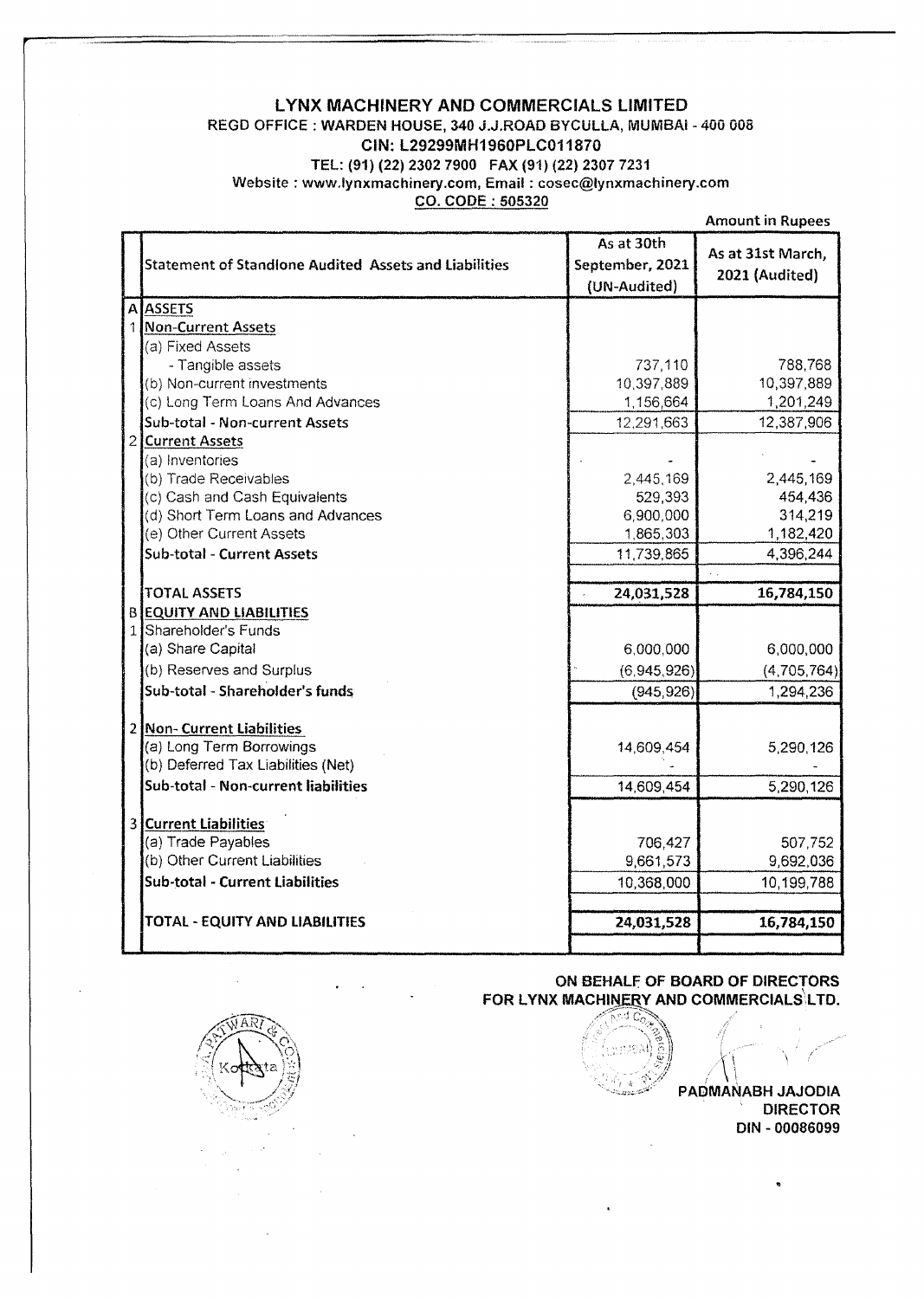#### **LYNX MACHINERY AND COMMERCIALS LIMITED**

#### REGO OFFICE : WARDEN HOUSE, 340 J.J.ROAD BYCULLA, MUMBAI - 400 008 CIN: L29299MH1960PLC011870 TEL: (91) {22) 2302 7900 FAX (91) (22) 2307 7231 Website: www.lynxmachinery.com, Email: cosec@lynxmachinery.com

#### CO. CODE ; 505320

#### UNAUDITED FINANCIAL RESULTS FOR THE QUARTER AND HALF YEAR ENDED 30TH SEPTEMBER, 2021

|                 |                                                              | Three         | <b>Three</b>          | Correspon    | Year to date |                 | Year to date ACCOUNTING |
|-----------------|--------------------------------------------------------------|---------------|-----------------------|--------------|--------------|-----------------|-------------------------|
| SR.             | <b>PARTICULARS</b>                                           | <b>Months</b> | <b>Months</b>         | ding Three   | figures for  | figures for     | <b>YEAR ENDED</b>       |
| NO.             |                                                              | ended         | ended                 | Months ended | current      | Pervious        | 31.03.2021              |
|                 |                                                              |               | 30.09.2021 30.06.2021 | in Previous  | Period       | Period          |                         |
|                 |                                                              |               |                       | Year         | ended        | ended           |                         |
|                 |                                                              |               |                       | 30.09.2020   | 30.09.2021   | 30.09.2020      |                         |
|                 |                                                              |               | Unaudited   Unaudited | Unaudited    | unaudited    | unaudited       | Audited                 |
|                 | Revenue From Operation                                       | 0             | 0.                    | $\Omega$     | 0            | 0               | 0                       |
| $\overline{2}$  | Other Income                                                 | 0.18          | 0.06                  | 0.07         | 0.24         | 0.14            | 0.87                    |
| 3               | $ Total (1 + 2) $                                            | 0.18          | 0.06                  | 0.07         | 0.24         | 0.14            | 0.87                    |
| 4               | <b>EXPENSES</b>                                              |               |                       |              |              |                 |                         |
|                 | a) Employees Benefit Expense                                 | 1.71          | 1.63                  | 2.26         | 3.34         | 4.62            | 10.58                   |
|                 | b) Finance Cost                                              | 1.29          | 1.13                  | 0.53         | 2.42         | C <sub>80</sub> | 2.44                    |
|                 | c) Depreciation and Amortisation Expense                     | 0.26          | 0.26                  | 0.26         | 0.52         | 0.52            | 1.03                    |
|                 | d) Other Expenses                                            | 11.05         | 5.31                  | 5.26         | 16.36        | 10.87           | 29.82                   |
|                 | <b>Total Expenses</b>                                        | 14.31         | 8.33                  | 8.31         | 22.64        | 16.81           | 43 87                   |
| 5               | PROFIT (Loss) before exceptional Items (3-4)                 | -14.13        | $-8.27$               | $-8.24$      | $-22.40$     | $-16.67$        | $-43.00$                |
| 6               | Exceptional Items                                            | Ő             | 0.                    | $\mathbf 0$  | 0            | $\sigma$        | $\Omega$                |
| $\overline{7}$  | Profit(+)/Loss(-) from ordinary Activities before Tax (5 -6) | $-14.13$      | $-8.27$               | $-8.24$      | $-22.40$     | $-16.67$        | $-43.00$                |
| 8               | <b>Tax Expenses</b>                                          | 0             | 0                     | 0            | 0            | 0               | O                       |
| a)              | Current Tax                                                  | 0             | 0                     | $\mathbf{0}$ | o            | 0               | 0                       |
| b)              | Deferred Tax                                                 | O.            | o                     | $\Omega$     | 0            | $\Omega$        | $\Omega$                |
| g               | Net Profit(+)/Loss (7-8)                                     | $-14.13$      | $-8.27$               | $-8.24$      | $-22.40$     | $-16.67$        | $-43.00$                |
| 10              | Other Comprehensive Income / Loss (net of tax)               |               |                       |              |              |                 |                         |
| a)              | Items that will not be reclassified to profit & loss account | $\mathbf{0}$  | 0                     | 0.23         | $\mathbf{O}$ | 0.23            | $-0.52$                 |
| b)              | Items that will be reclassified to profit & loss account     |               |                       |              |              |                 |                         |
| 11              | Total Loss after Comprehencsive Income (after tax) (9-10)    | $-14.13$      | $-8.27$               | $-8.01$      | $-22.40$     | $-16.44$        | $-43.52$                |
| 12 <sup>2</sup> | Paid up Equity Share Capital (Face Vaue Rs. 10/- per Share)  | 60            | 60                    | 60           | 60           | 60              | 60                      |
| 13              | Earning per Share (of rs. 10/- each) (not annualised)        |               |                       |              |              |                 |                         |
|                 | a) Basic & Diluted                                           | (2.36)        | (1.38)                | (1.37)       | (3.73)       | (2.78)          | (7.17)                  |
| Notes:          |                                                              |               |                       |              |              |                 |                         |

. The above results have been prepared in accordance with Indian Accouting Standards ("IND AS") notified under section 133 of the Companies Act 2013, read together with the Comapnies (Indian Accounting Standards) Rules. 2015.

2. The above results have been reviewed and recommended by the Audit Committee of Directors and susequently approved by the Board of Directors at their respective meetings held on 29.10.2021 The Statutory Auditors have earned out a limited review of the results.

3) This is a single segment company in accordance with the AS-17 (Segment Reporting) issued by ICAI Hence the question of disclosure of segment information does not arise

4.The figures for the previous period have been regrouped *I* reclassified wherever necessary.



ON BEHALF OF BOARD OF DIRECTORS FOR LYNX MACHINERY AND COMMERCIALS LTD.

DIRECTOR بيوم المستقدم المستقدم المستقدم المستقدم المستقدم المستقدم المستقدم المستقدم المستقدم المستقدم المستقدم المستقدم المستقدم المستقدم المستقدم المستقدم المستقدم المستقدم المستقدم المستقدم المستقدم المستقدم المستقدم DIN - 00086099

{FIGURES IN LAKHS)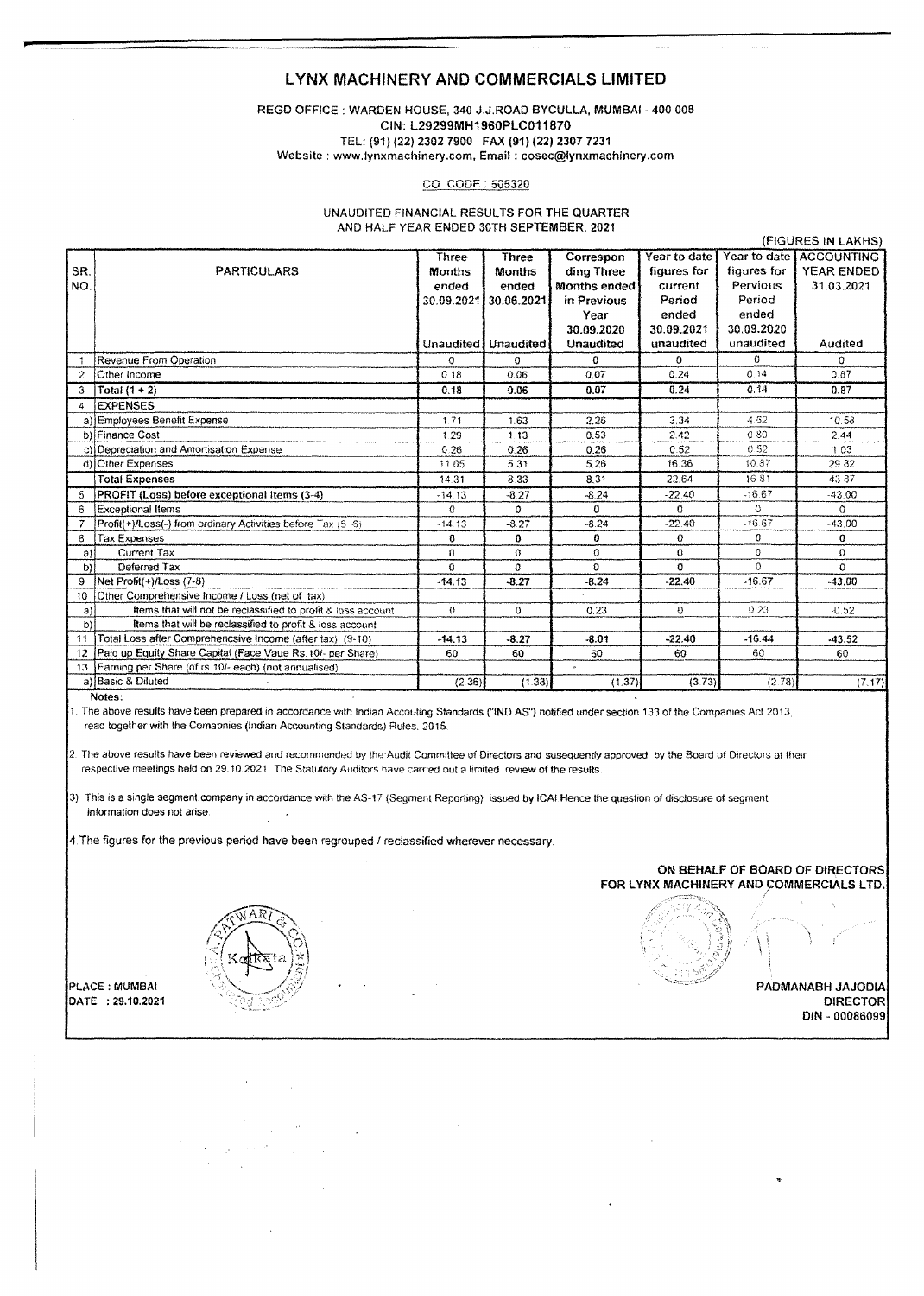## LYNX MACHINERY AND COMMERCIALS LIMITED CASH FLOW STATEMENT FOR THE PERIOD ENDED 30TH SEPT, 2021

|    | (Amount in Rs)                                          |                         |             |            |                              |
|----|---------------------------------------------------------|-------------------------|-------------|------------|------------------------------|
|    |                                                         | Period ended 30.09.2021 |             |            | <b>Year ended 31.03.2021</b> |
| A. | <b>CASH FLOW FROM OPERATING ACTIVITIES</b>              |                         |             |            |                              |
|    | Net Profit before Extraordinary Items<br>Adjustment for |                         | (2,240,162) |            | (4, 299, 652)                |
|    |                                                         |                         |             | 103,315    |                              |
|    | Depreciation                                            | 51,658                  |             |            |                              |
|    | (Profit)/Loss on sale of Fixed Assets                   |                         |             |            |                              |
|    | (Profit)/Loss on sale of Investments                    |                         |             | (3, 120)   |                              |
|    | <b>Interest Received</b>                                | (24, 750)               |             | (84, 193)  |                              |
|    | Interest Paid                                           | 242,457                 | 269,365     | 243,771    | 259,773                      |
|    | OPERATING PROFIT BEFORE                                 |                         |             |            |                              |
|    | <b>WORKING CAPITAL CHANGES</b>                          |                         | (1,970,797) |            | (4,039,879)                  |
|    | Adjustment for Trade & Other Receivables<br>Inventories | (7, 224, 079)           |             | (29, 306)  |                              |
|    | <b>Trade Payable</b>                                    | 168,212                 | (7,055,867) | (206, 554) | (235, 860)                   |
|    | CASH GENERATED FROM OPERATION                           |                         | (9,026,664) |            | (4, 275, 739)                |
|    | Interest Paid                                           |                         | (242, 457)  |            | (243, 771)                   |
|    | CASH FLOW BEFORE EXTRA -                                |                         |             |            |                              |
|    | <b>ORDINARY ITEMS</b>                                   |                         | (9,269,121) |            | (4,519,510)                  |
|    | Extra ordinary items                                    |                         |             |            |                              |
|    | NET CASH FROM OPERATING ACTIVITIES                      |                         | (9,269,121) |            | (4,519,510)                  |
| B. | <b>CASH FLOW FROM INVESTING ACTIVITIES</b>              |                         |             |            |                              |
|    | <b>Addition of Fixed Assets</b>                         |                         |             |            |                              |
|    | Sale of Fixed Assets                                    |                         |             |            |                              |
|    | <b>Interest Received</b>                                | 24,750                  |             | 84,193     |                              |
|    | Sale of Investments                                     |                         | 24,750      | 292,320    | 376,513                      |
|    | <b>NET CASH FROM INVESTING ACTIVITIES</b>               |                         | 24,750      |            | 376,513                      |
|    |                                                         |                         |             |            |                              |
| c. | <b>CASH FLOW FROM FINANCIAL ACTIVITIES</b>              |                         |             |            |                              |
|    | Increase in Share Capital                               |                         |             |            |                              |
|    | Proceeds from/(Repayment of) Borrowings                 | 9,319,328               | 9,319,328   | 4,025,488  | 4,025,488                    |
|    | NET CASH FROM I(USED IN) FINANCING                      |                         |             |            |                              |
|    | <b>ACTIVITIES</b>                                       |                         | 9,319,328   |            | 4,025,488                    |
|    | NET INCREASE IN CASH & CASH                             |                         |             |            |                              |
|    | EQUIVALENTS (A+B+C)                                     |                         | 74,957      |            | (117, 509)                   |
|    | <b>OPENING CASH &amp; CASH EQUIVALENTS</b>              |                         | 454,436     |            | 571,945                      |
|    | <b>CLOSING CASH &amp; CASH EQUIVALENTS</b>              |                         | 529,393     |            | 454,436                      |
|    | ana Paak Elain Cininganak k                             |                         |             |            |                              |

1. The above Cash Flow Statement has been prepared under the `Indirect Method' as set out in the Ind AS - 7 ''Statement of Cash Flows''.

2. Brackets indicate cash outflows.

The accompaning notes form an integral part of the Standalone Financial Statements as per our report attached.



ON BEHALF OF BOARD OF DIRECTORS FOR LYNX MACHINERY ANO COMMERCIALS LTD.

 $\left(\frac{1}{2}\right)$ ុំចេត្

PADMANABH JAJODIA DIRECTOR • DIN - 00086099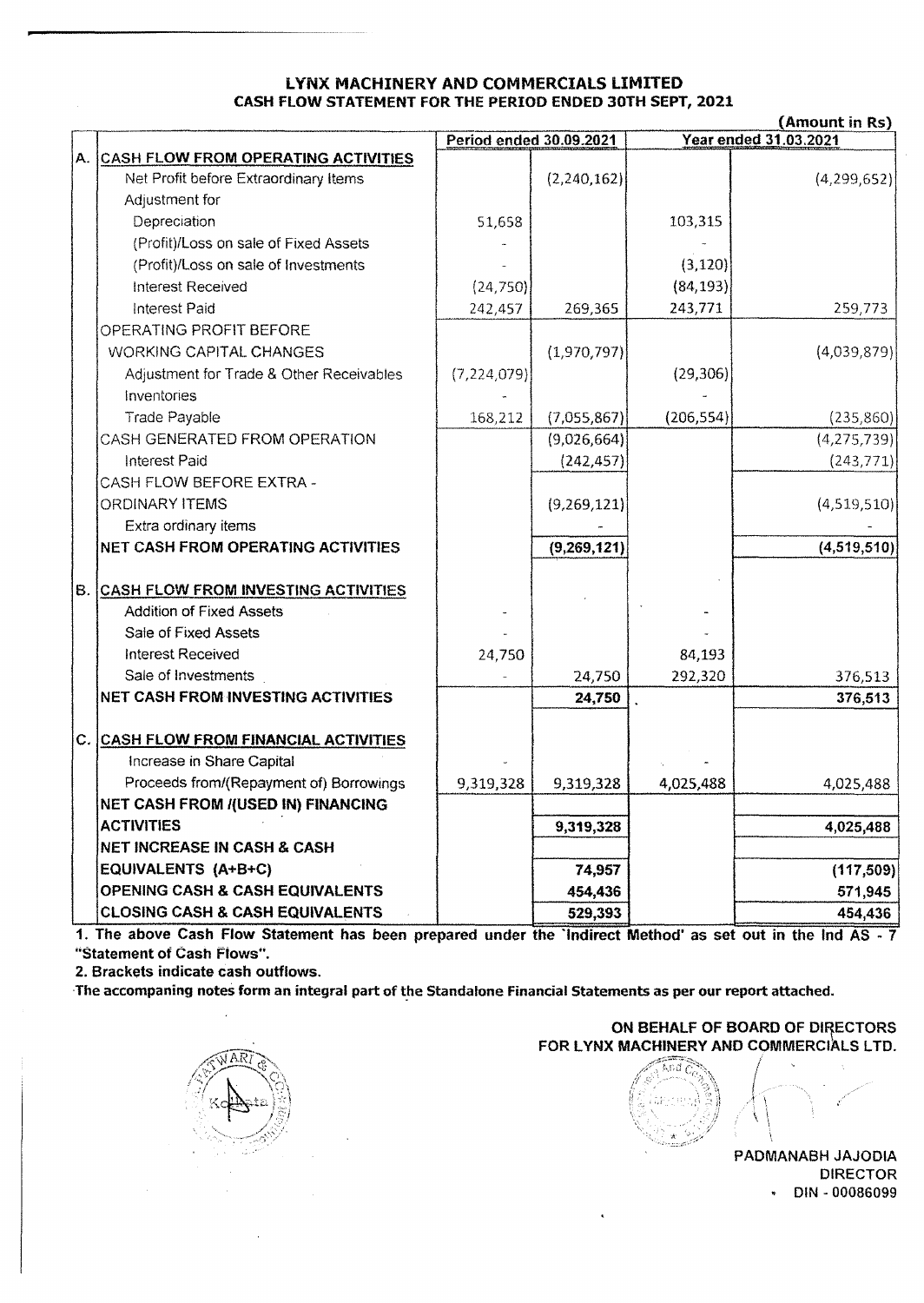## **LYNX MACHINERY AND COMMERCIALS LIMITED**

REGO OFFICE : WARDEN HOUSE, 340 J.J.ROAD BYCULLA, MUMBAI - 400 008

### CIN: L29299MH1960PLC011870

TEL: (91) (22) 2302 7900 FAX (91) (22) 2307 7231

Website : www.lynxmachinery.com, Email : cosec@lynxmachinery.com

#### CO. CODE: 505320

# **EXTRACT OF STATEMENT OF RESULTS FOR THE QUARTER ENDED SEPTEMBER 30, 2021**

|                |                                                              |          |                       | (RS in Thousands except EPS) |
|----------------|--------------------------------------------------------------|----------|-----------------------|------------------------------|
|                |                                                              |          | Quarter Ended         | <b>Year Ended</b>            |
| SR.            | <b>PARTICULARS</b>                                           |          | 30.09.2021 30.09.2020 | 31.03.2021                   |
| NO.            |                                                              |          | UnAudited UnAudited   | Audited                      |
|                | Total Income                                                 | 18       | 7                     | 87                           |
|                | Total                                                        | 18       | 7                     | 87                           |
| $\overline{2}$ | Profit / (Loss) for the Period before Tax and exceptional    |          |                       |                              |
|                | Items                                                        | (1, 413) | (824)                 | $-4300$                      |
| 3              | Profit / (Loss) for the Period before Tax (after exceptional |          |                       |                              |
|                | (tems)                                                       | (1, 413) | (824)                 | $-4300$                      |
| 4              | Profit / (Loss) for the Period after Tax                     |          |                       |                              |
|                |                                                              | (1, 413) | (824)                 | -4300                        |
| 5              | Total Profit / (Loss) after Comrehensive Income (after Tax)  | (1, 413) | (801)                 | $-4352$                      |
| 6              | Paid-Up Equity Share Capital                                 |          |                       |                              |
|                | (Face Value Rs.10/- Per Share)                               | 6000     | 6000                  | 6000                         |
| $\mathcal{T}$  | Reserve - other Equity (excluding revaluation reserves       |          |                       |                              |
|                | (as shown in the Audited Balance Sheet of Previous Year)     |          |                       | -4706                        |
| 8              | Earning Per Share (EPS) before extra                         |          |                       |                              |
|                | ordinary items (of R.10/- each)                              |          |                       |                              |
| a)             | Basic                                                        | (2.36)   | (1.37)                | (7.17)                       |
| b)             | Diluted                                                      | (2.36)   | (1.37)                | (7.17)                       |
|                | <b>Not Annualised</b>                                        |          |                       |                              |

### NOTES:

The above is an extract of the detailed format of quarterly I Year ended Finacial Results filed with the Stock exchange under Regulation 33 of the SEBI (Listing and other Disclosure Requirements) Regulations, 2015 The full format of Quarterly I Year ended Financial Results is available on BSE website (www.bseindia.com) and on the company's website www.lynxmachinery.com



### **On behalf of the Board**



 $\left(\frac{\sqrt{NAR}}{N}\right)^{2}$ 

PLACE : MUMBAI **Director**  DATE : 29.10.2021 DIN • 00086099